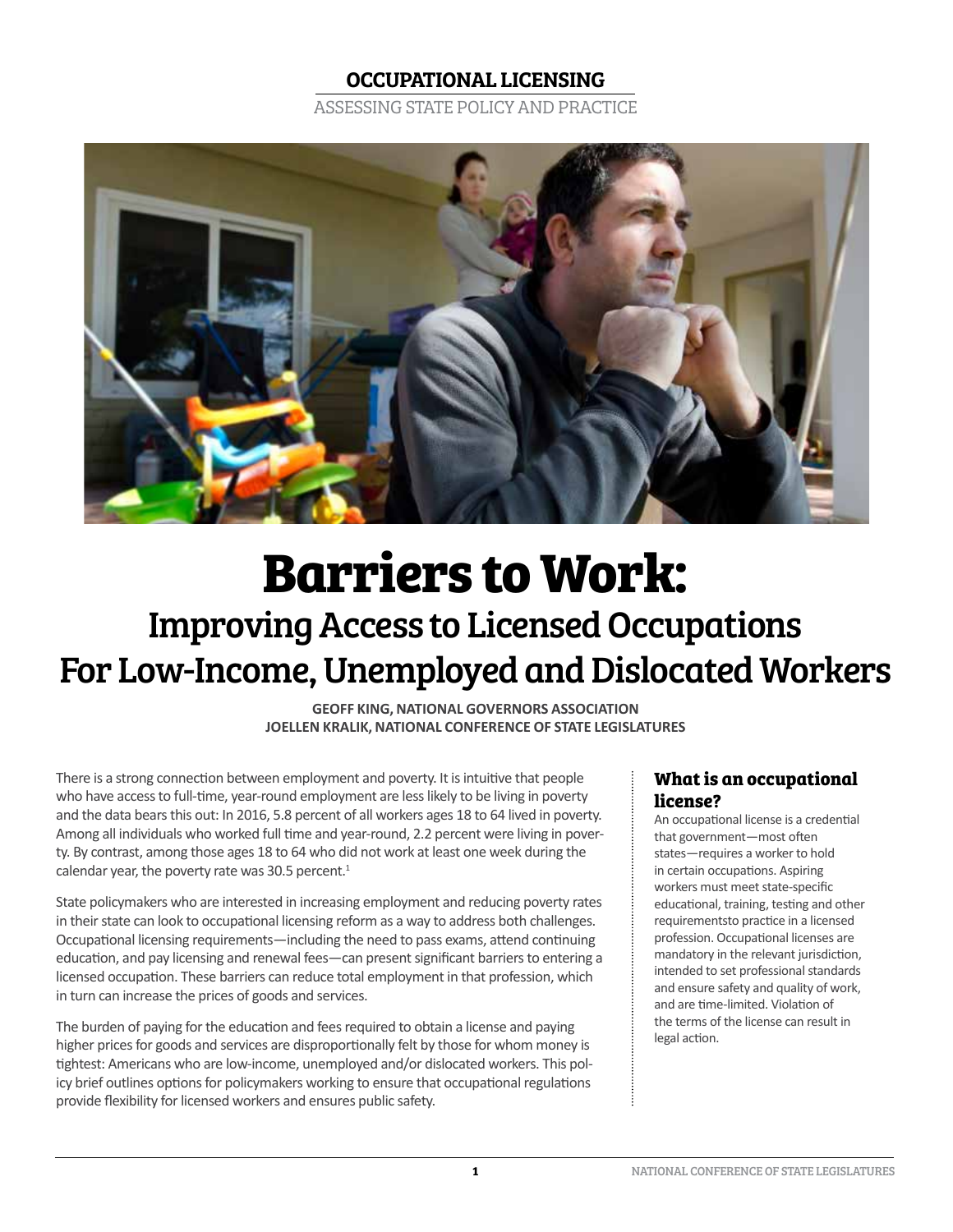## Demographic and Economic Information

| <b>Population group</b>                                      | <b>Definition</b>                                                                                                                                                                                                                                                                                                                                                                                                                                                                                                                                                                                                                                                                                                                                                                                                                                                                                                                                                                                                                                                                                                                                                                                                                                 |
|--------------------------------------------------------------|---------------------------------------------------------------------------------------------------------------------------------------------------------------------------------------------------------------------------------------------------------------------------------------------------------------------------------------------------------------------------------------------------------------------------------------------------------------------------------------------------------------------------------------------------------------------------------------------------------------------------------------------------------------------------------------------------------------------------------------------------------------------------------------------------------------------------------------------------------------------------------------------------------------------------------------------------------------------------------------------------------------------------------------------------------------------------------------------------------------------------------------------------------------------------------------------------------------------------------------------------|
| Low-income people <sup>2</sup>                               | People who meet the Workforce Innovation and Opportunity Act (WIOA) definition of<br>low-income individuals have at least one of the following conditions:<br>receives or is part of a family that receives cash payments from an income-based<br>$\bullet$<br>public assistance program<br>has had an income in the past six months that does not exceed the poverty line or<br>$\bullet$<br>is 70 percent of the lower-living standard income level<br>is a member of a household receiving food stamps or is homeless<br>$\bullet$<br>is a foster child<br>٠<br>is a person with a disability whose own income does not meet the criteria above<br>$\bullet$<br>but who is part of a family that exceeds the limits                                                                                                                                                                                                                                                                                                                                                                                                                                                                                                                            |
| Unemployed <sup>3</sup>                                      | People are classified as unemployed if they do not have a job, have actively looked<br>for work in the prior four weeks and are currently available for work. The federal<br>government's total unemployment figures cover more than the number of people<br>who have lost jobs. They include people who have quit their jobs to look for other<br>employment, workers whose temporary jobs have ended, individuals looking for their<br>first job, and experienced workers looking for jobs after an absence from the labor force<br>(for example, stay-at-home parents who return to the labor force after their children<br>have entered school). It is important to note that people are only considered to be<br>unemployed if they are actively seeking work and available to take a job, but have yet to<br>find one.                                                                                                                                                                                                                                                                                                                                                                                                                      |
| <b>Dislocated</b><br>workers <sup>4</sup>                    | Dislocated workers can fall under the definition of unemployed. A person may be<br>considered a dislocated worker if he or she:<br>has been laid off or received a lay-off notice from a job<br>$\bullet$<br>is receiving unemployment benefits after being laid off or losing a job and is<br>$\bullet$<br>unlikely to return to a previous occupation<br>is self-employed but is now unemployed due to economic conditions or natural<br>$\bullet$<br>disaster<br>previously provided unpaid services to the family (i.e., a stay-at-home mom or<br>$\bullet$<br>dad), is no longer supported by a spouse, is unemployed or underemployed, and is<br>having trouble finding or upgrading employment.<br>Those who have given up looking for work.<br>$\bullet$                                                                                                                                                                                                                                                                                                                                                                                                                                                                                  |
| Federal poverty<br>thresholds and<br>guidelines <sup>5</sup> | The poverty thresholds are the original version of the federal poverty measure. They<br>are updated each year by the U.S. Census Bureau. The thresholds are used mainly for<br>statistical purposes-for instance, estimating the number of Americans living in poverty<br>each year. (In other words, all official poverty population figures are calculated using the<br>poverty thresholds, not the guidelines.) Poverty thresholds since 1973 (and for selected<br>earlier years) and weighted average poverty thresholds since 1959 are available on the<br>Census Bureau's website. For an example of how the bureau applies the thresholds to a<br>family's income to determine its poverty status, see "How the Census Bureau Measures<br>Poverty" on its website.<br>The poverty guidelines are the other version of the federal poverty measure. They<br>are issued each year in the Federal Register by the Department of Health and Human<br>Services (HHS). The guidelines simplify the poverty thresholds for administrative<br>purposes-for instance, determining financial eligibility for certain federal programs.<br>The 2017 federal poverty guideline for an individual living in poverty is an annual<br>income of \$12,140. |

It is important to note the specific definitions of poverty, low income (using the WIOA definition noted above) and unemployed as they each represent unique groups. Additionally, the connection between poverty and access to stable employment is notable and relevant to discussions about barriers to employment.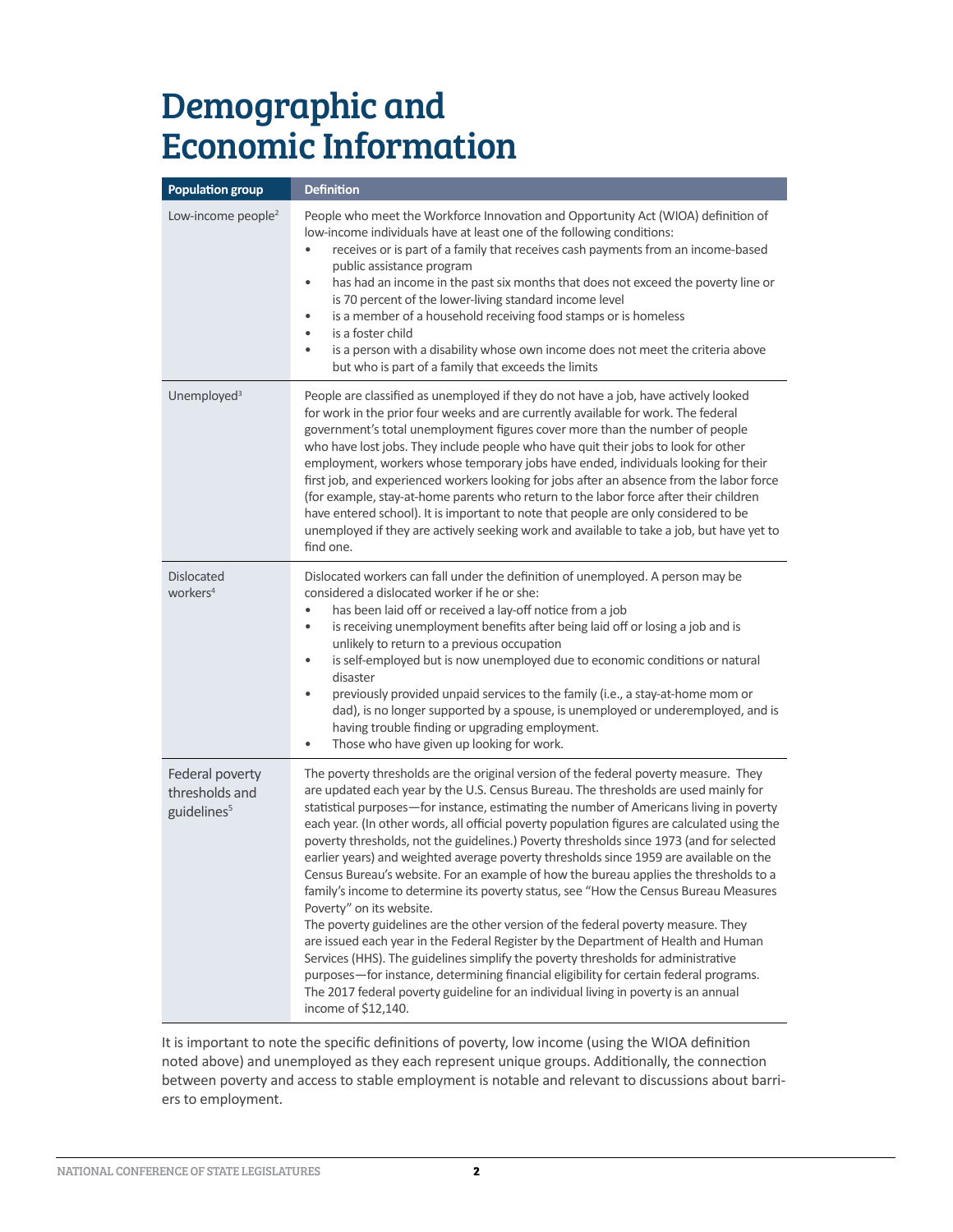## Unemployed workers

Unemployed workers tend to have lower education and skill levels, be younger, and live in certain concentrated geographic areas.





| Unemployment rate,<br>25 years and older <sup>6</sup> | Less than a<br>high school diploma | Some college or an<br>associate degree | Bachelor's degree<br>and higher |
|-------------------------------------------------------|------------------------------------|----------------------------------------|---------------------------------|
| Total                                                 | 65                                 | 3.8                                    | ב כ                             |
| Men                                                   |                                    | 3.6                                    |                                 |
| Women                                                 | 7.2                                | 3.9                                    | 2.4                             |
| White                                                 | 5.7                                | 3.3                                    |                                 |
| <b>Black</b>                                          | 12.5                               | 5.8                                    | 3.6                             |
| Asian                                                 |                                    | 32                                     |                                 |
| <b>Hispanic or</b><br>Latino ethnicity                |                                    |                                        |                                 |

Unemployment impacts various age groups differently, and access to licensure can affect unemployment rates in different ways based on an individual's age. For adults ages 18 to 35, the unemployment rate for people with neither a license nor a college degree is 9.9 percent, whereas the unemployment rate for individuals ages 18 to 35 with a license but no degree is 5.2 percent. When workers older than 45 lose a job, they are unemployed for longer periods of time than younger workers. This is compounded for older workers without a license, who have periods of unemployment lasting 40 percent longer than older workers with licenses.7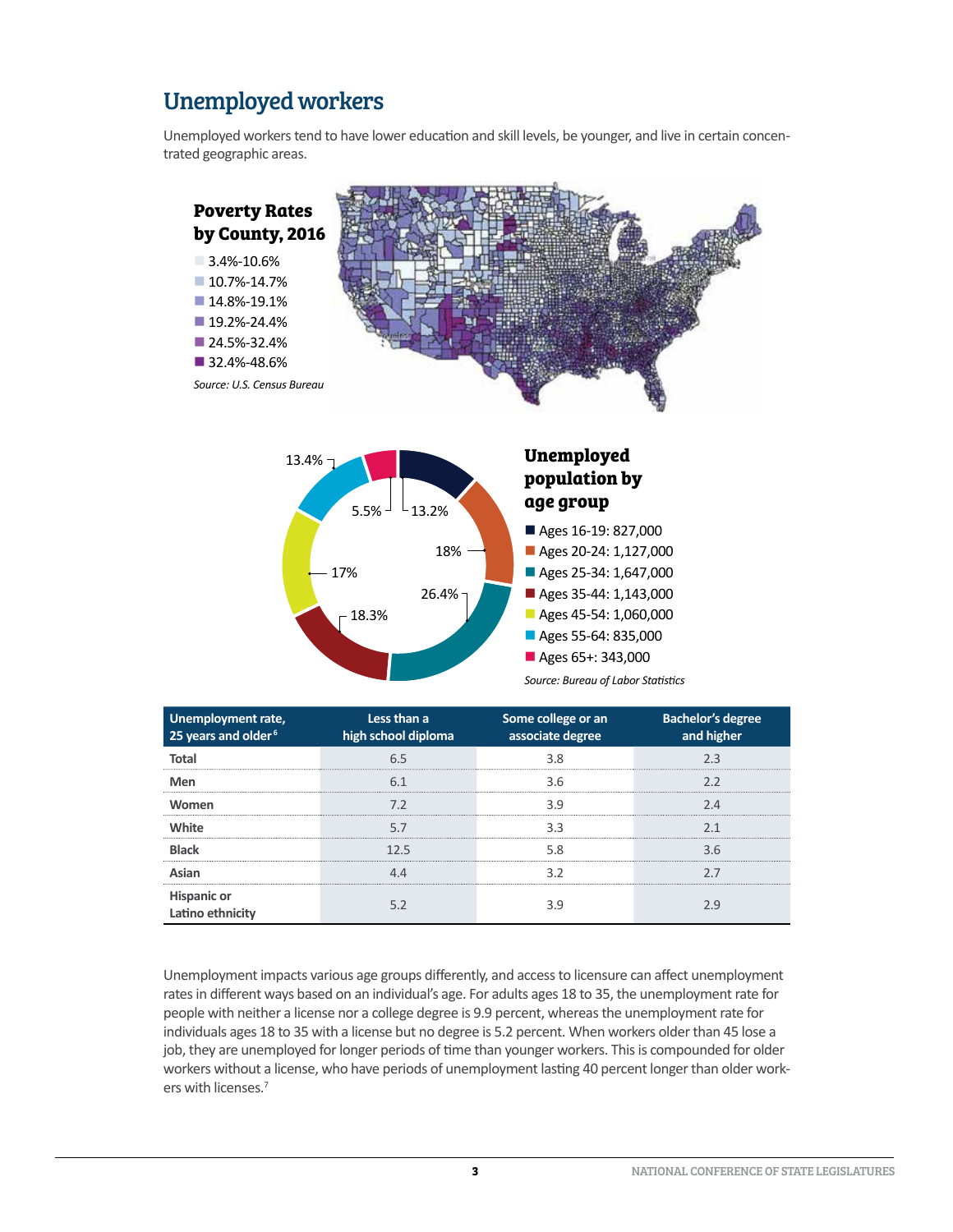## Impacts of Occupational Licensing

Occupational licensing requirements can pose unique burdens on unemployed and low-income people, including obtaining an initial license and relocating to another state to seek new employment in a licensed field. While some aspects of licensing requirements may benefit low-income individuals, particularly those who are able to obtain a license, it is important to consider the costs and benefits of licensing in specific occupations for this population.

The costs of licensure can be particularly burdensome for low-income, unemployed or dislocated workers who may lack resources to pay for the necessary education and training, as well as licensing

fees and other costs. The Institute for Justice's 2017 License to Work report found that, on average, becoming a licensed worker takes almost 12 months of education or training, a passing score on an exam, and payment of more than \$260 in fees across the 102 occupations they studied.<sup>8</sup> In many states, these requirements are significantly higher, with large variances in the cost and training required for some occupations. Time to completion can also be formidable for people who need income now and may not have flexibility in their schedule or budget to simultaneously pursue the training they need while working elsewhere or looking for another job.

The training required to obtain a license may be overly onerous relative to the skills needed to practice some occupations. Significant variations across states in the training hours required to obtain a license for many occupations suggest that some states may require more training than necessary for a given occupation. Additionally, training requirements can be unrelated to the skills needed to successfully practice an occupation. For example, some states require people seeking to provide hair braiding services to obtain cosmetology licenses, despite the fact that hair braiding skills are not part of the training for a cosmetology license.

Work experience requirements may also pose unique barriers to unemployed and dislocated workers, particularly if relevant opportunities are not available in the labor markets in which they currently reside. This requirement can pose



particularly high burdens for the long-term unemployed, as evidence suggests they have a much harder time obtaining employment than those with shorter unemployment tenures.<sup>9</sup> Education costs related to licensure are often mitigated by means-tested financial aid programs, but dislocated workers may have trouble establishing eligibility based on recent earnings. Entrepreneurship is another possible solution for some unemployed and low-income workers. However, licensing requirements may restrict their ability to create new businesses.<sup>10</sup>

Dislocated workers who are licensed—especially those who are unemployed due to a lack of demand for their skills in their labor market—may have trouble transferring their licenses across state lines. While they might be willing to move from a distressed labor market to another state with better job prospects, they may experience barriers to obtaining an equivalent license.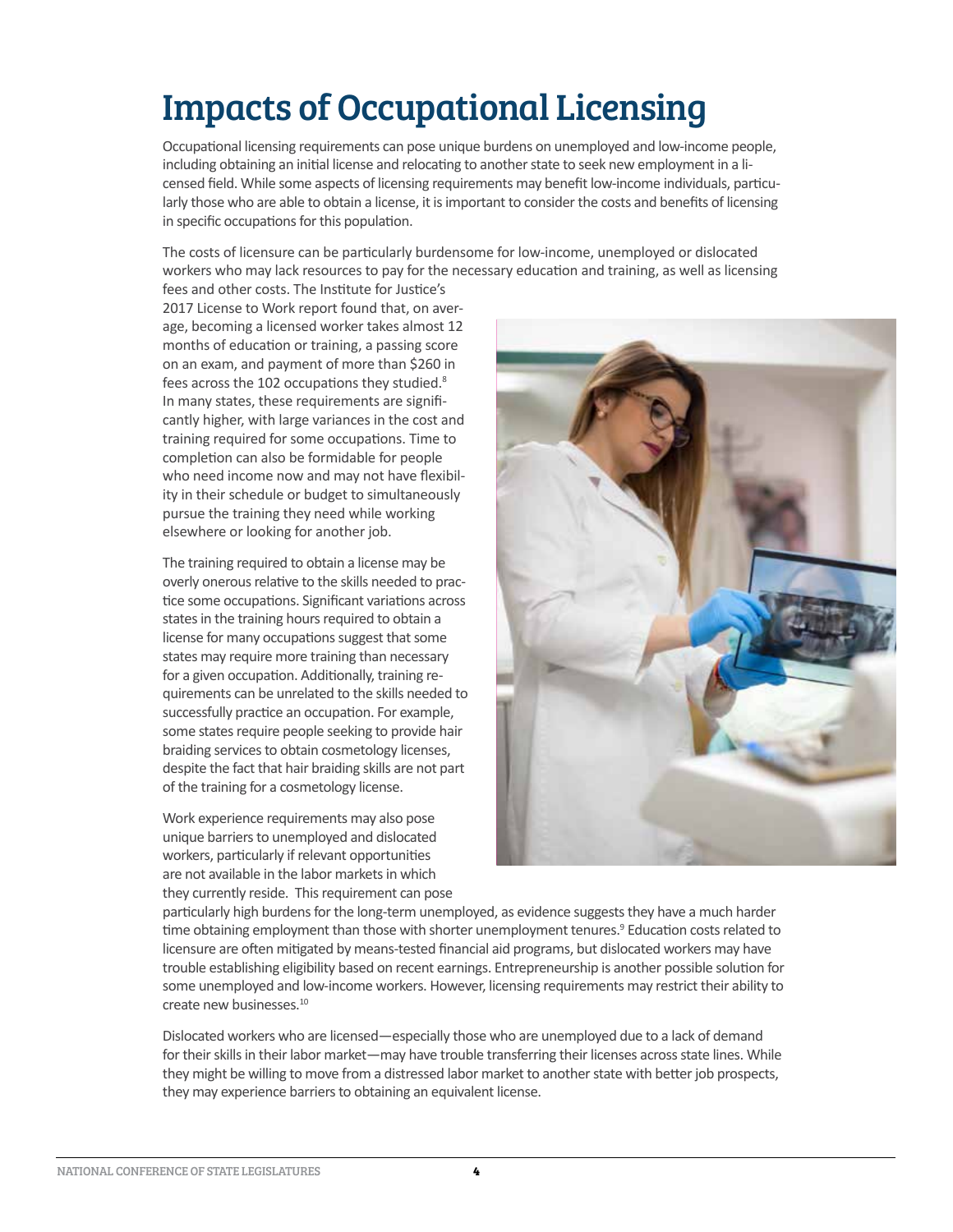## What is the impact of licensing on geographic mobility?

Licensing rules limit geographic mobility for licensed workers, which can be particularly burdensome for unemployed and dislocated workers who could realize significant benefits by moving to a stronger labor market. Low-income workers may also have more difficulty affording both a move and the training costs and delayed earnings needed to begin work in a new state with different licensure requirements. This is because these costs represent a larger share of their income than they do for higher-income workers. Additionally, low-income individuals with spouses or other fam-

ily members that would need a new license to relocate may face similar barriers. Increases in licensure rates have correlated with decreases in gross migration rates.<sup>12</sup> Migration rates of workers are significantly lower, particularly for younger workers, in the most licensed occupations compared with the least licensed.<sup>13</sup> Mobility barriers may prevent workers from matching with the jobs best suited to their skills, which in turn results in a less efficient labor market, reducing overall productivity and wages.<sup>14</sup>

While occupational licensing requirements may pose barriers to employment for unemployed and low-income workers, the context for these barriers is important, and in some cases, they may be offset by other benefits for these populations. Workers in licensed occupations earn higher wages relative to other unlicensed occupations that require similar skill sets. And licensed workers have significantly lower unemployment rates, higher rates of full-time work, and longer tenures in their positions. This suggests that if low-income workers are able to obtain a license, they stand to benefit relative to their pursuit of work in non-licensed occupations. Additionally, the wage premiums of obtaining a license are particularly strong for black and Hispanic workers, as well as for women, though some research suggests that these effects may be less significant if controlling for other factors.<sup>18</sup> Licensing require-

#### How does geographic mobility impact the job market?

Overly burdensome licensure laws and regulations can create license "portability" issues, or barriers to geographic mobility. Licensed workers are less likely than unlicensed workers with a similar education to move to a new state, in part because they may be required to complete new training and educational requirements or pay fees. Labor market fluidity—or the ease and prevalence of relocating for a job—is vital to employment growth, particularly for the young and less educated. Among men under 25 without a high school degree, a 1 percent decrease in labor fluidity corresponds to a 1.43 percent increase in their unemployment.<sup>11</sup> Strict occupational licensing requirements limit the value of interstate relocation as a tool to combat unemployment.

ments may also benefit workers without access to strong social networks and decrease barriers to entry unrelated to licensure. For example, higher proportions of minority workers were employed as paralegals in California after the state added licensure requirements, which may be due to employers focusing more on objective qualifications than relationships from their network.<sup>19</sup>

### Impacts of Licensing for Low-Income Consumers

In addition to the labor market, occupational licensing laws also impact consumers. Research suggests that licensing increases the costs of some services, which can affect low-income consumers who are particularly sensitive to price changes and have less disposable income.<sup>15</sup> This finding is intuitive, based on the higher wages earned by licensed workers and limits to supply that licensing requirements can impose. Reductions in the supply of service providers can also result in geographic disparities in service availability, with providers focusing on higher-income areas to the detriment of lower-income areas.

However, low-income consumers are also particularly sensitive to costs that may arise from service providers who deliver deficient services and have less access to remedies. Licensure can play a role in ensuring quality and consequences for bad actors. In cases of information asymmetry between providers and consumers, licensure can play an effective role in ensuring that unqualified actors are excluded from the market.<sup>16</sup> Context is important, as research suggests that licensure has little impact on quality in some occupations, but other research shows positive effects on quality for certain occupations, including midwives, dentistry, nurse practitioners and teaching.<sup>17</sup>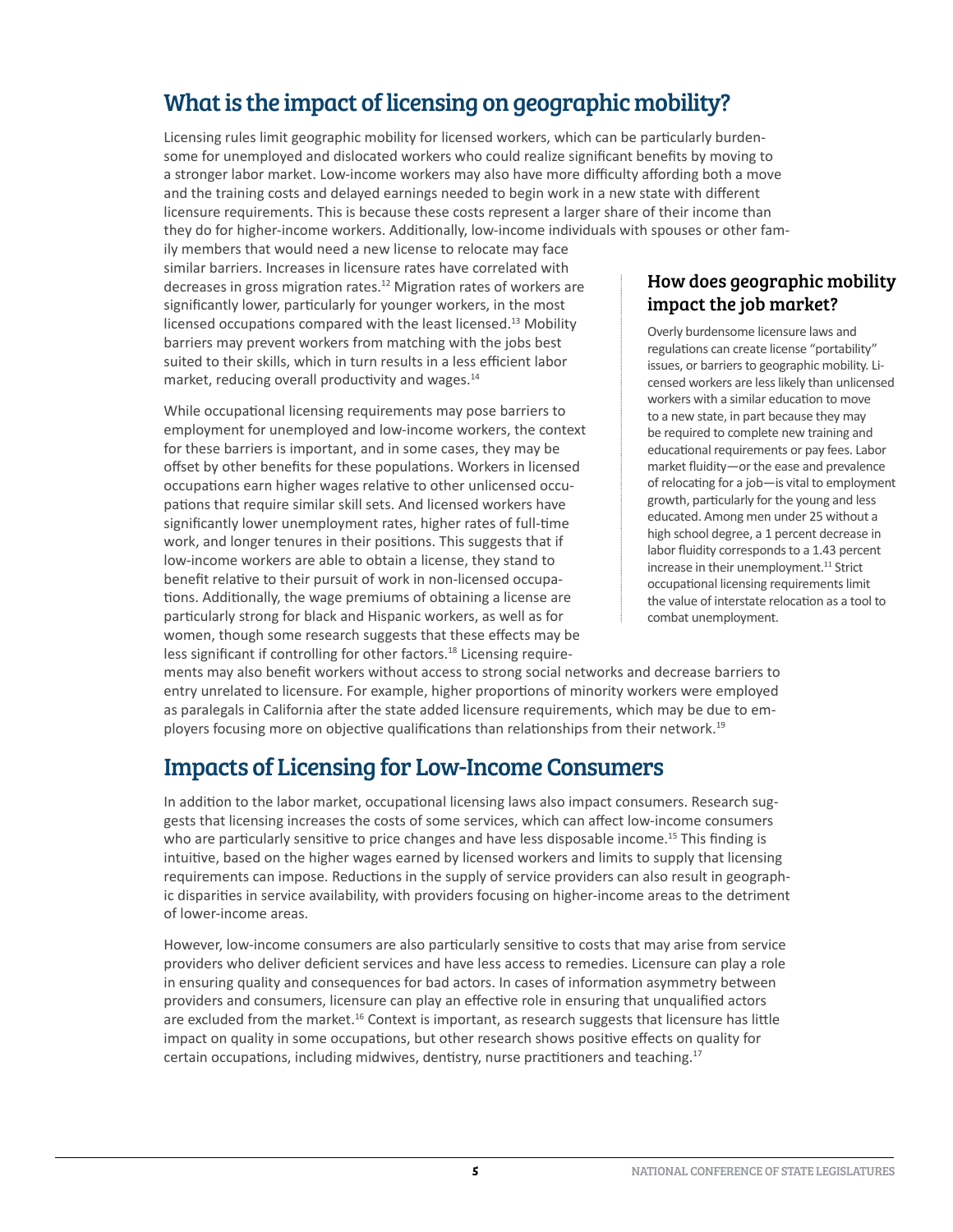## Policy Options

Occupational licensure reform may include broad changes that impact multiple occupations and regulatory governance structures or address specific occupations. Broader reforms include enacting sunrise and/or sunset reviews of licensing statutes and rules, or adjusting governance structures and oversight mechanisms for relevant boards and agencies. Occupation-specific reforms include entering into interstate compacts or reciprocity agreements, altering specific licensing requirements for a profession, or reducing regulation of an occupation (such as lowering requirements for registration or certification). A selection of policy changes that may impact low-income and unemployed people are as follows:

## Targeted approaches

#### REDUCE OR WAIVE FEES

Costs associated with paperwork processing, background checks and coursework required for licensure can be high for those in the workforce. Some states also rely on these fees as sources of revenue for other state activities, which results in higher fees that disproportionately burden low-income individuals. States can reduce these costs directly by limiting what can be charged, or indirectly by streamlining the administration of licensing to reduce budgetary demands. One option to address this is by waiving licensing fees for qualifying low-income or unemployed people.

**• Example:** Legislation proposed, but that failed to pass, in 2017 in Arizona would waive initial licensing fees for first-time applicants whose family income does not exceed 200 percent of the federal poverty guideline.<sup>20</sup>

#### ALIGN LICENSING CRITERIA WITH WORKFORCE SUPPLY AND DEMAND

States may choose to create specific criteria for licensing all occupations in order to balance competing interests and goals and ensure that standards are applied more consistently. To address low-income and unemployed workers, this can include ensuring that requirements impose minimal barriers to entry and/ or are aligned with state-supported workforce training and education. To benefit dislocated workers seeking to move to or from the state, benchmarking requirements with those in other states may also be part of a broader reform. Occupations with higher-than-average expected job growth could be a target of this approach to boost the number of low-income or unemployed individuals who could find work in expanding fields. On the other side, occupations for which supply is not meeting demand could be another target for this approach. Easing licensure burdens may lead to unemployed and low-income people entering these occupations at a higher rate, alleviating shortages while also improving employment for these vulnerable populations.

**• Examples:** Tennessee passed legislation that implemented several reforms to improve employment opportunities in licensed professions (Senate Bill 2469 and House Bill 2201, 2016). The Right to Earn a Living Act requires state agencies to limit licensing requirements to those needed to protect public health, safety and welfare. Especially pertinent to the population groups discussed in this report, this legislation declares that the "burden of excessive regulation is borne most heavily by individuals outside the economic mainstream, for whom opportunities for economic advancement are curtailed."

Arizona Governor Doug Ducey issued an executive order in March 2017 mandating that state licensing boards conduct a full review of all existing licensing requirements. It also requires the licensing boards to provide economic justifications for any standard that is more burdensome than the national average and for any license that is not required by at least 25 other states. The Arizona Legislature followed suit by passing SB 1437, or the Right to Earn a Living Act, which bars licensing boards from writing regulations that restrict entry into a profession if a public health or safety benefit cannot be proven. The new law also empowers individuals to petition a board for further review of a licensing requirement.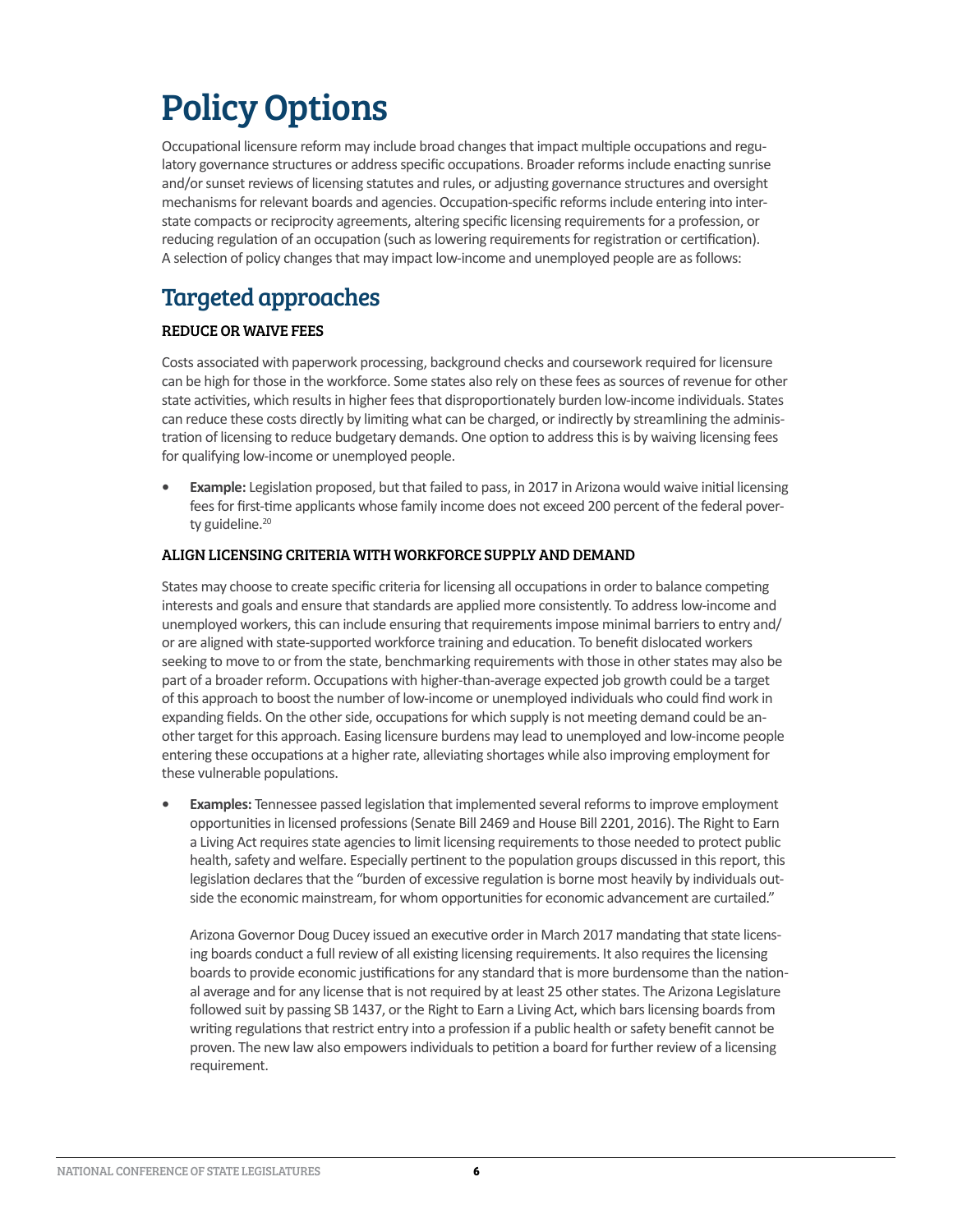#### OFFSET COSTS RELATED TO TRAINING AND LICENSING FEES

As noted previously, the costs of licensure can be significant when factoring in both training costs and licensing fees, and these costs can be particularly burdensome for low-income and unemployed individuals who may not have a steady source of income. States can offset some of these costs by paying some or all of them on behalf of individuals. States may be able to leverage employment and training resources available both federally and through state programs to offset licensure costs.

**• Example:** The Workforce Innovation and Opportunity Act (WIOA), administered by the U.S. Department of Labor, allows states and local areas to offset the full cost of training—including tuition, licensing and testing fees, and supplies—for eligible individuals pursuing opportunities in high-demand occupations. States and local areas have significant flexibility in setting policies related to total funding, allowable expenses and eligible occupations. However, WIOA funds are widely used to offset costs for people pursuing occupational licenses (as well as for training in occupations that do not require a license).

As states consider occupational licensing policy options, data collection can also be an important tool. Collecting applicants' demographic data can help identify who is excluded from licensed work. Data collection also allows states to understand the effects of the licensing policy and identify and address any gaps that may arise.

## **Conclusion**

The economic burden of paying for occupational licensure is disproportionally felt by those for whom money is tightest: Americans who are low-income, unemployed, and/or dislocated workers. For state policymakers interested in decreasing these burdens, there are a variety of policy options they can consider. These include reducing or waiving fees, aligning licensing criteria with workforce supply and demand, and offsetting costs related to training and licensing fees. Examples of these policies from a variety of states, including legislation and executive orders, can be found in the table below.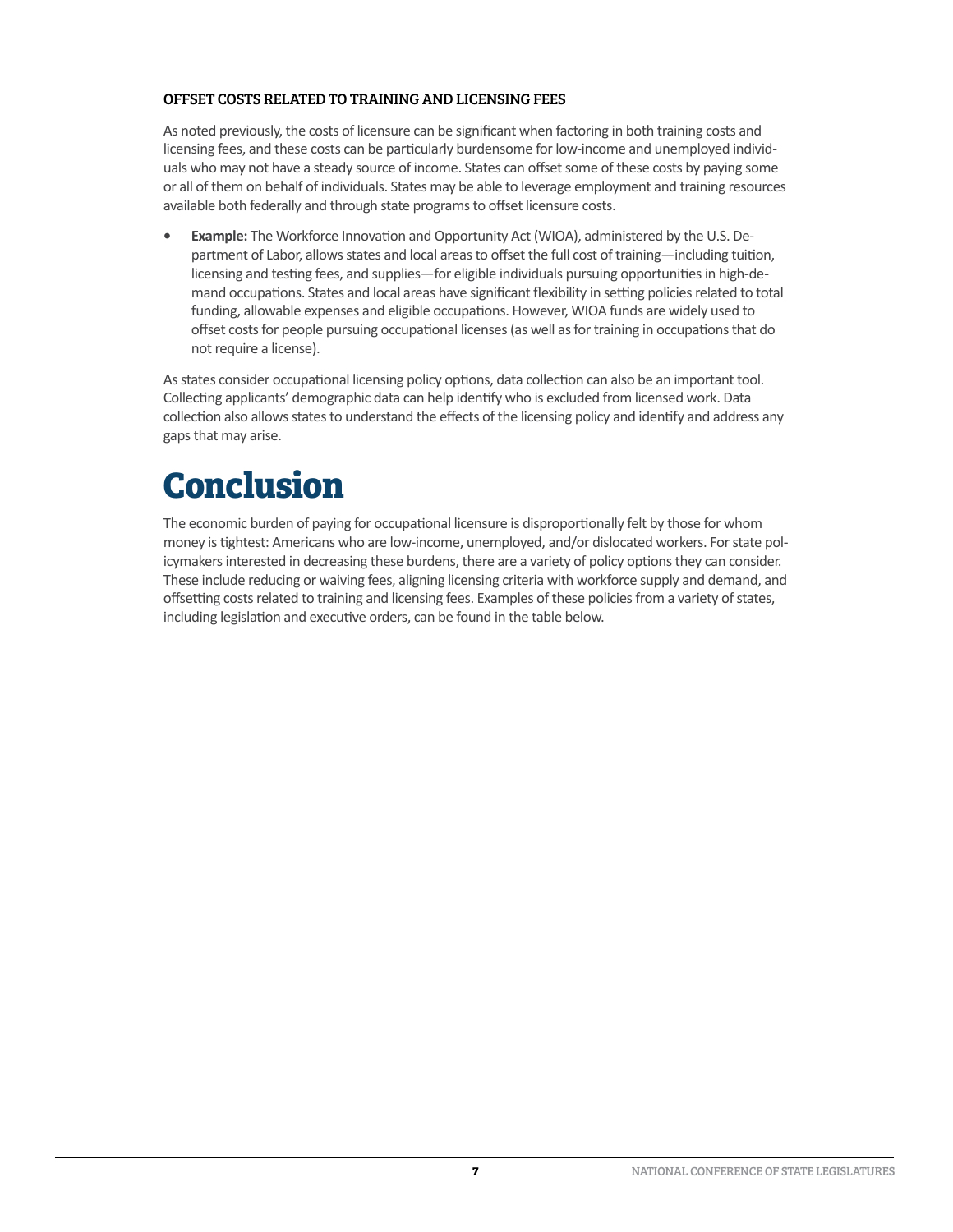## Selected Recent Actions in the States

| <b>State</b> | <b>Type</b>             | <b>Description</b>                                                                                                                                                                                                                                                                                                                                    | <b>Date</b>      |
|--------------|-------------------------|-------------------------------------------------------------------------------------------------------------------------------------------------------------------------------------------------------------------------------------------------------------------------------------------------------------------------------------------------------|------------------|
| AK           | Legislation,<br>enacted | Senate Bill 51-Eliminates the requirements for<br>manicurists to receive 250 hours of instruction from<br>a school of manicuring or hairdressing if applying for<br>a license to practice.                                                                                                                                                            | 6/22/2017-Signed |
| AZ           | Legislation,<br>enacted | Senate Bill 1029-Eliminates the requirement of<br>an exam to reapply for licensure as a pharmacy<br>technician.                                                                                                                                                                                                                                       | 3/29/2017-Signed |
| AZ           | Legislation,<br>enacted | House Bill 2372-Waives initial licensing fees for<br>first-time applicants whose family income does not<br>exceed 200 percent of the federal poverty guideline.                                                                                                                                                                                       | 5/22/2017-Signed |
| AZ           | <b>Executive Order</b>  | EO 2017-03-Mandates that all state licensing<br>boards perform a full review of all existing licensing<br>requirements. It also requires the licensing boards<br>to provide economic justifications for any standard<br>that is more burdensome than the national average<br>and for any license that is not required by at least 25<br>other states. | 3/29/2017        |
| AZ           | Legislation,<br>enacted | Senate Bill 1437-The Right to Earn a Living Act bars<br>licensing boards from writing regulations that restrict<br>entry into a profession if a public health or safety<br>benefit cannot be proven. The new law also empow-<br>ers individuals to petition a board for further review<br>of a licensing requirement.                                 | 4/6/2017-Signed  |
| CO           | Regulatory review       | Under CO Revised Statutes, Section 24-34-104.1, the<br>Colorado Office of Policy, Research and Regulatory<br>Reform performed a sunrise review of proposed<br>licensure for language interpreters, concluding that<br>governmental intervention in the marketplace con-<br>cerning language interpreters was not justified. <sup>21</sup>             | 10/13/2017       |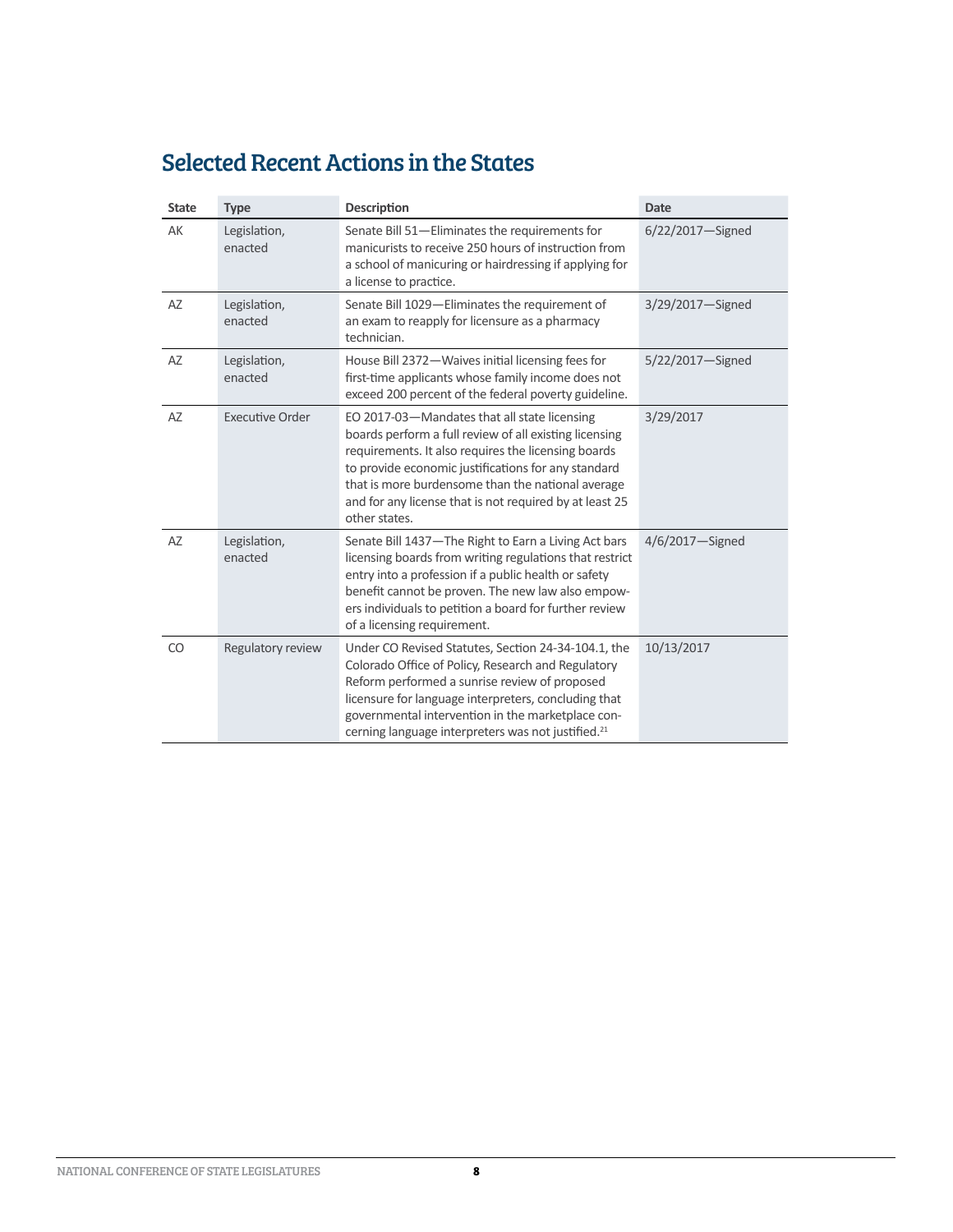| <b>State</b> | <b>Type</b>             | <b>Description</b>                                                                                                                                                                                                                                                                                                           | <b>Date</b>          |
|--------------|-------------------------|------------------------------------------------------------------------------------------------------------------------------------------------------------------------------------------------------------------------------------------------------------------------------------------------------------------------------|----------------------|
| DE           | Legislation,<br>enacted | Senate Bill 59-Replaces the current multistate<br>nurse licensure compact with an enhanced version<br>that allows registered nurses and licensed practical<br>nurses to have a multistate license, with the privilege<br>to practice in their home state and other compact<br>states.                                        | 6/30/2017-Signed     |
| DE           | <b>Executive Order</b>  | Exec. Order No. 61-Creates an executive commit-<br>tee to identify ways to prevent the proliferation of<br>barriers to entry and increase opportunities for all<br>Delawareans, with specific references to reducing<br>barriers that may prevent "the disadvantaged and<br>underemployed from improving their lot in life." | 4/20/2016            |
| IL           | Legislation,<br>pending | S.B. 2439 – Prohibits state agencies from referring a<br>licensee's student debt performance to the licensing<br>authority, for the purpose of influencing the status of<br>an occupational license.                                                                                                                         | 1/30/2018-Introduced |
| IL           | Legislation,<br>pending | House Bill 5208 - Reduces the minimum age require-<br>ment for licensure in several occupations from 21 to<br>18 years old.                                                                                                                                                                                                  | 2/15/2018-Introduced |
| PA           | <b>Executive Order</b>  | EO 2017-013-Directs the Department of State to<br>review the state's professional licensing process<br>to ensure that it is not overly burdening residents,<br>especially low-income Pennsylvanians.                                                                                                                         | 10/24/2017           |
| <b>TN</b>    | Legislation,<br>enacted | Senate Bill 2469-The Right to Earn a Living Act re-<br>quires state agencies to limit licensing requirements<br>to those needed to protect public health, safety and<br>welfare.                                                                                                                                             | 4/28/2016-Signed     |
| <b>TX</b>    | Regulation              | Under TX Occupational Code, Chapter 51, Sub-<br>chapter D, the Texas Commission of Licensing and<br>Regulation finalized a rule to reduce licensure fees<br>for 12 occupations and professions, saving workers<br>an estimated.9 million each year in total. <sup>22</sup>                                                   | 11/21/2013           |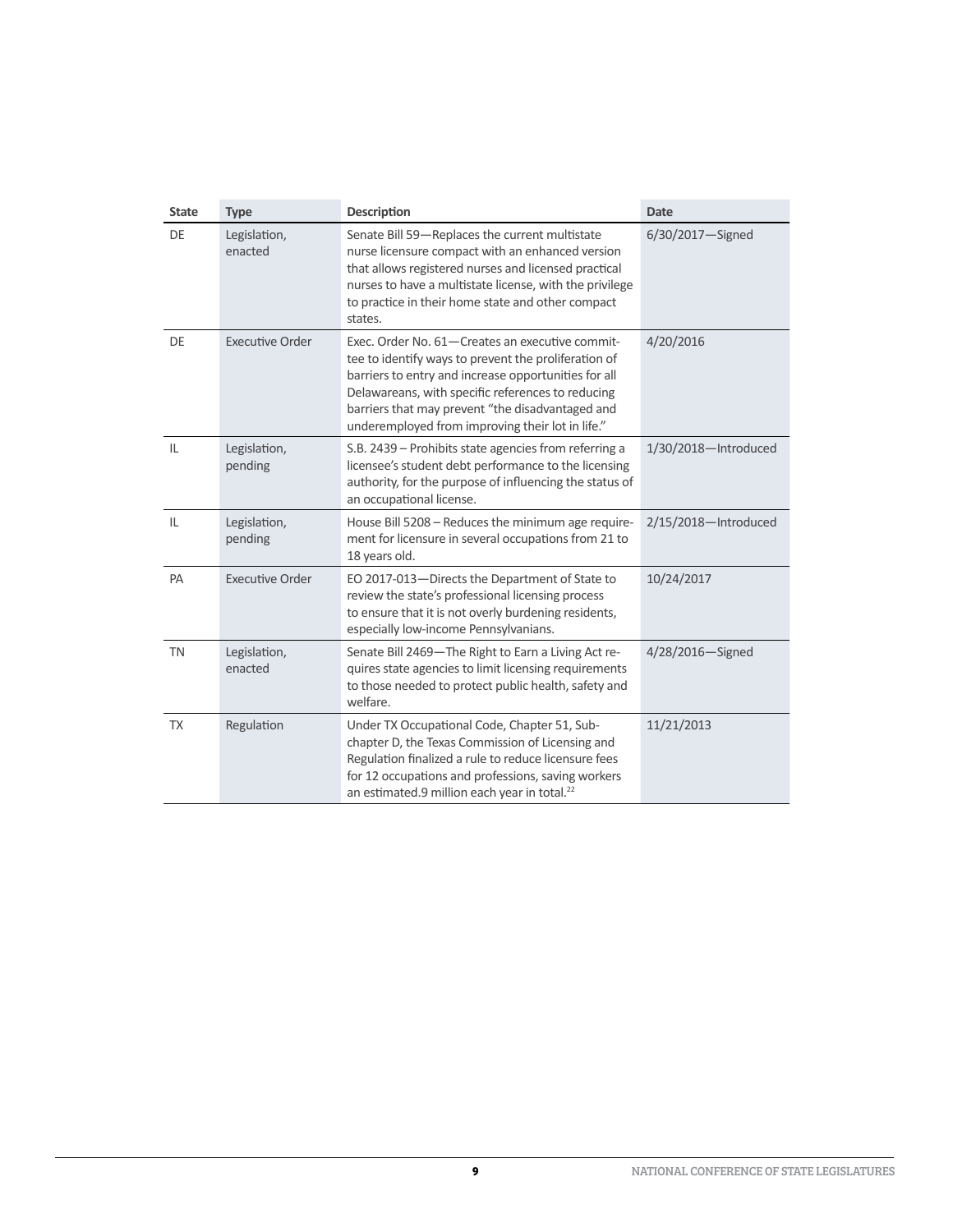### **Notes**

- 1. Jessica L. Semega, Kayla R. Fontenot, and Melissa A. Kollar, *Income and Poverty in the United States: 2016* Current Population Reports, P60-259) (Washington, D.C.: U.S. Government Printing Office, 2017).
- 2. U.S. Department of Labor, "Workforce Innovation and Opportunity Act (WIOA) 2017, Lower Living Standard Income Level (LLSIL)," *Federal Register* 82, no. 98 (May 23, 2017: 23595.
- 3. U.S. Bureau of Labor Statistics, "How the Government Measures Unemployment," Current Population Survey (CPS) - Technical Documentation(Washington, D.C.: U.S. Bureau of Labor Statistics, June 2014), [https://www.bls.](https://www.bls.gov/cps/cps_htgm.pdf) [gov/cps/cps\\_htgm.pdf.](https://www.bls.gov/cps/cps_htgm.pdf)
- 4. ibid
- 5. U.S. Department of Health and Human Services, "Annual Update of the HHS Poverty Guidelines," *Federal Register* 83 (Jan. 13, 2018): 2642-2644.
- 6. U.S. Bureau of Labor Statistics, "Employment Status of the Civilian Noninstitutional Population 25 Years and over by Educational Attainment, Sex, Race, and Hispanic or Latino Ethnicity: Household Data, Annual Averages" (Washington, D.C.: U.S. Bureau of Labor Statistics, 2017), [www.bls.gov/cps/cpsaat07.pdf.](http://www.bls.gov/cps/cpsaat07.pdf)
- 7. Ibid.
- 8. Dick M. Carpenter II et al., *License to Work: A National Study of Burdens from Occupational Licensing, Institute for Justice* (2nd Edition) (Arlington, Va.: Institute of Justice, November 2017).
- 9. Alan B. Krueger, Judd Cramer, and David Cho, "Are the long-term unemployed on the margins of the labor market?" Brookings papers on economic activity (Washington, DC: Brookings Institution Press, Spring 2014), pp. 229–300, [https://www.brookings.edu/wp-content/uploads/2016/07/2014a\\_Krueger.pdf.](https://www.brookings.edu/wp-content/uploads/2016/07/2014a_Krueger.pdf)
- 10. Jason Wiens and Chris Jackson, *Occupational Licensing: A Barrier to Entrepreneurship* Kansas City, Mo.: The Kauffman Foundation, 2015), [www.kauffman.org/what-we-do/resources/entrepreneurship-policy-digest/](http://www.kauffman.org/what-we-do/resources/entrepreneurship-policy-digest/occupational-licensing-a-barrier-to-entrepreneurship) [occupational-licensing-a-barrier-to-entrepreneurship](http://www.kauffman.org/what-we-do/resources/entrepreneurship-policy-digest/occupational-licensing-a-barrier-to-entrepreneurship).
- 11. Steven J. Davis and John Haltiwanger, *Labor Market Fluidity and Economic Performance* (Cambridge, Mass.: National Bureau of Economic Research, September 2014), <http://econweb.umd.edu/~haltiwan/w20479.pdf>.
- 12. Janna E. Johnson and Morris M. Kleiner, I*s Occupational Licensing a Barrier to Interstate Migration?* (Staff Report 561) (Minneapolis, Minn.: Federal Reserve Bank of Minneapolis, December 2017), [minneapolisfed.org/](http://minneapolisfed.org/research/staff-reports/is-occupational-licensing-a-barrier-to-interstate-migration) [research/staff-reports/is-occupational-licensing-a-barrier-to-interstate-migration.](http://minneapolisfed.org/research/staff-reports/is-occupational-licensing-a-barrier-to-interstate-migration)
- 13. Morris Kleiner, "Border Battles: The Influence of Occupational Licensing on Interstate Migration." *Employment Research* 22, no. 4: 4-6.
- 14. Jason Furman, Council of Economic Advisors, 2016 testimony, in Suzanne Hultin, The State of Occupational Licensing (Denver, Colo.: National Conference of State Legislatures, Oct. 11, 2017).
- 15. U.S. Department of Treasury Office of Economic Policy, Council of Economic Advisers and Department of Labor. *Occupational Licensing: A Framework for Policymakers* (Washington, D.D.: The White House, 2015), 14, [https://](https://obamawhitehouse.archives.gov/sites/default/files/docs/licensing_report_final_nonembargo.pdf) [obamawhitehouse.archives.gov/sites/default/files/docs/licensing\\_report\\_final\\_nonembargo.pdf](https://obamawhitehouse.archives.gov/sites/default/files/docs/licensing_report_final_nonembargo.pdf)
- 16. Jonathan Berk and Jules H. van Binsbergen, *Regulation of Charlatans in High-Skill Professions* (Research Paper No. 17-43)(Stanford, Calif: Stanford University Graduate School of Business, Aug. 4, 2017), [https://ssrn.com/](https://ssrn.com/abstract=2979134) [abstract=2979134](https://ssrn.com/abstract=2979134).
- 17. D. Mark Anderson et al., *The Effect of Occupational Licensing on Consumer Welfare: Early Midwifery Laws and Maternal Mortality* (IZA Discussion Paper, 10074) (Bonn, Germany: Institute for the Study of Labor (IZA), 2016).
- 18. Ryan Nunn, *How Occupational Licensing Matters for Wages and Careers* (Washington, D.C.: The Hamilton Project, Brookings Institution, March 15, 2018). [http://www.hamiltonproject.org/papers/how\\_occupational\\_](http://www.hamiltonproject.org/papers/how_occupational_licensing_matters_for_wages_and_careers) [licensing\\_matters\\_for\\_wages\\_and\\_careers](http://www.hamiltonproject.org/papers/how_occupational_licensing_matters_for_wages_and_careers).
- 19. Beth Redbird, "The New Closed Shop? The Economic and Structural Effects of Occupational Licensure," *American Sociological Review* 82,no. 3: 600 – 624, [https://doi.org/10.1177/0003122417706463.](https://doi.org/10.1177%2F0003122417706463)
- 20. Arizona House Bill 2372, 2017.
- 21. Colorado Department of Regulatory Agencies, *2017 Sunrise Review: Language Interpreters* (Denver, Colo.: DORA, Oct. 8, 2017), <https://drive.google.com/file/d/0B1eD7wvZltwxbEtmZHoxR1hYTTg/view>.
- 22. Texas Department of Licensing and Regulation, "Quarterly Update to the Senate Business & Commerce Committee (Austin, Texas: Department of Licensing and Regulation, January 2014), [http://www.senate.state.](http://www.senate.state.tx.us/cmtes/83/c510/QR_0114-TDLR.pdf) [tx.us/cmtes/83/c510/QR\\_0114-TDLR.pdf](http://www.senate.state.tx.us/cmtes/83/c510/QR_0114-TDLR.pdf).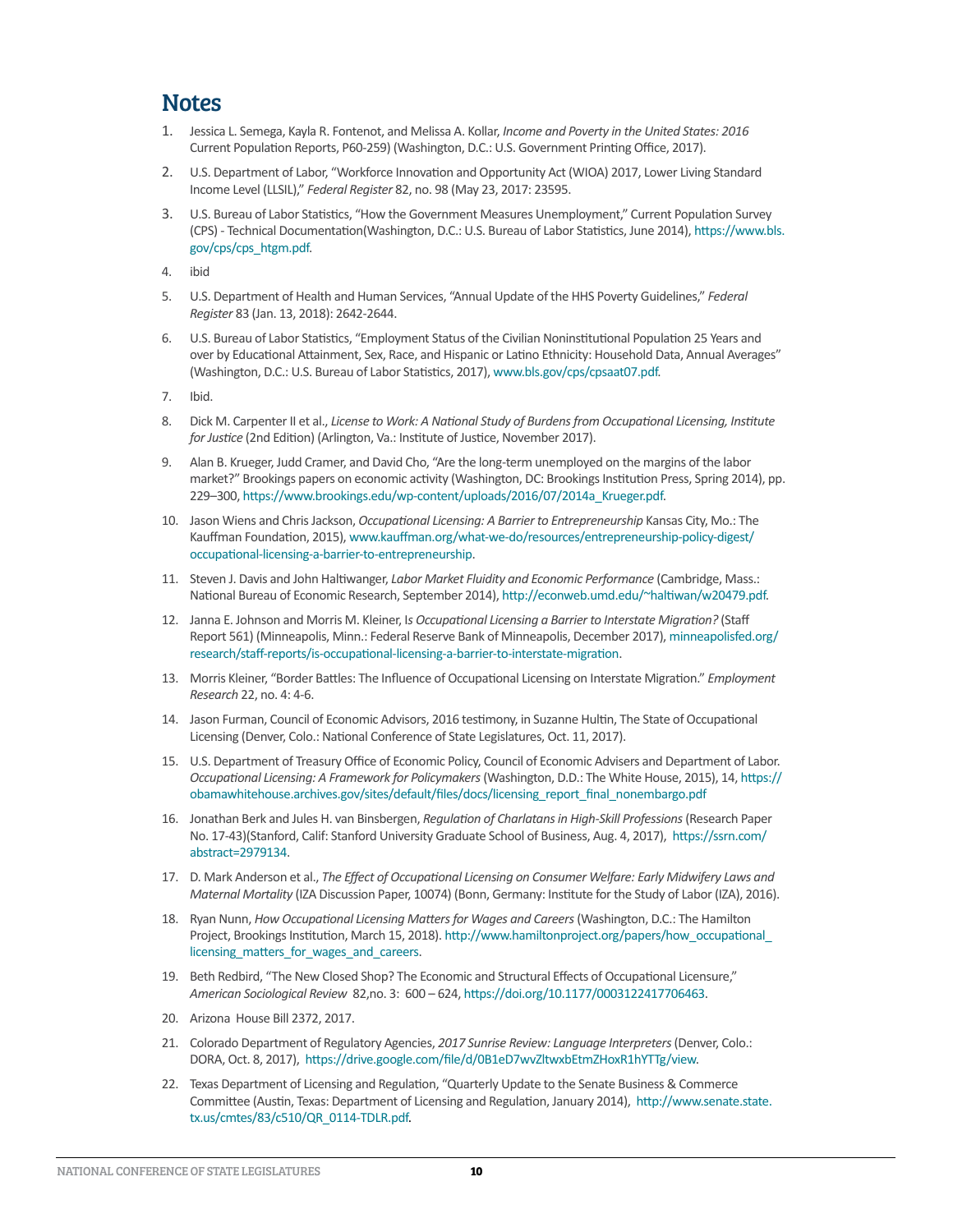#### OCCUPATIONAL LICENSING: BARRIERS TO WORK SERIES

This series of four publications is part of the Occupational Licensing: Assessing State Policy and Research Project. These documents focus on the unique challenges and barriers specific to four population groups when they wish to enter a licensed occupation and practice a licensed occupation across state lines. Each report outlines specific state policy options to address the unique challenges faced by the individual population.

#### **Overview of Occupational Licensing**

Occupational licensure is a form of government regulation that requires a worker to hold a credential to practice or operate in a certain occupation. To receive an occupational license, applicants are often required to meet specific criteria in the form of education or training, fees, and testing. Licensing boards generally granted the authority to establish these requirements and are the final arbiter of market entry for a licensed occupation. These boards are usually comprised of a combination of industry professionals and state officials.

Licensed workers now comprise nearly 25 percent of all employed Americans. States vary not only in the share of workers with a license, but also in the requirements to obtain a license in the state. While licensing laws were created with the intent of protecting public health and safety, research suggests that some licensing can have negative consequences for job growth, employment and consumer prices.

Licensing regulations have created unique barriers and challenges for certain populations who are entering the labor market or moving across states lines. This Barriers to Work series focuses on the specific barriers for four different population groups:

- Immigrants with work authorization
- Individuals with criminal records
- Long-term unemployed persons
- Veterans and military spouses

#### **Occupational Licensing Learning Consortium**

In 2017, the U.S. Department of Labor's Employment and Training Administration awarded the National Conference of State Legislatures, in partnership with The Council of State Governments and the National Governors Association Center for Best Practices, funding on a three-year project to: 1) ensure that existing and new licensing requirements are not overly broad or burdensome and don't create unnecessary barriers to labor market entry; and 2) improve the portability for selected occupational licenses across state lines. The national partners are producing research, including these reports, convening state policymakers and experts in the field of occupational licensing, and delivering technical assistance to states. Through a competitive application process, 11 states were selected to participate in the consortium. Those 11 states are: Arkansas, Colorado, Connecticut, Delaware, Illinois, Indiana, Kentucky, Maryland, Nevada, Utah and Wisconsin.



These workforce products are funded by a grant awarded by the U.S. Department of Labor's Employment and Training Administration. The products are created by the National Conference of State Legislatures (NCSL) and do not necessarily reflect the official position of the U.S. Department of Labor. The Department of Labor makes no guarantees, warranties, or assurances of any kind, express or implied, with respect to such information, including any information on linked sites and including, but not limited to, accuracy of the information or its completeness, timeliness, usefulness, adequacy, continued availability, or ownership. These products are copyrighted by NCSL.